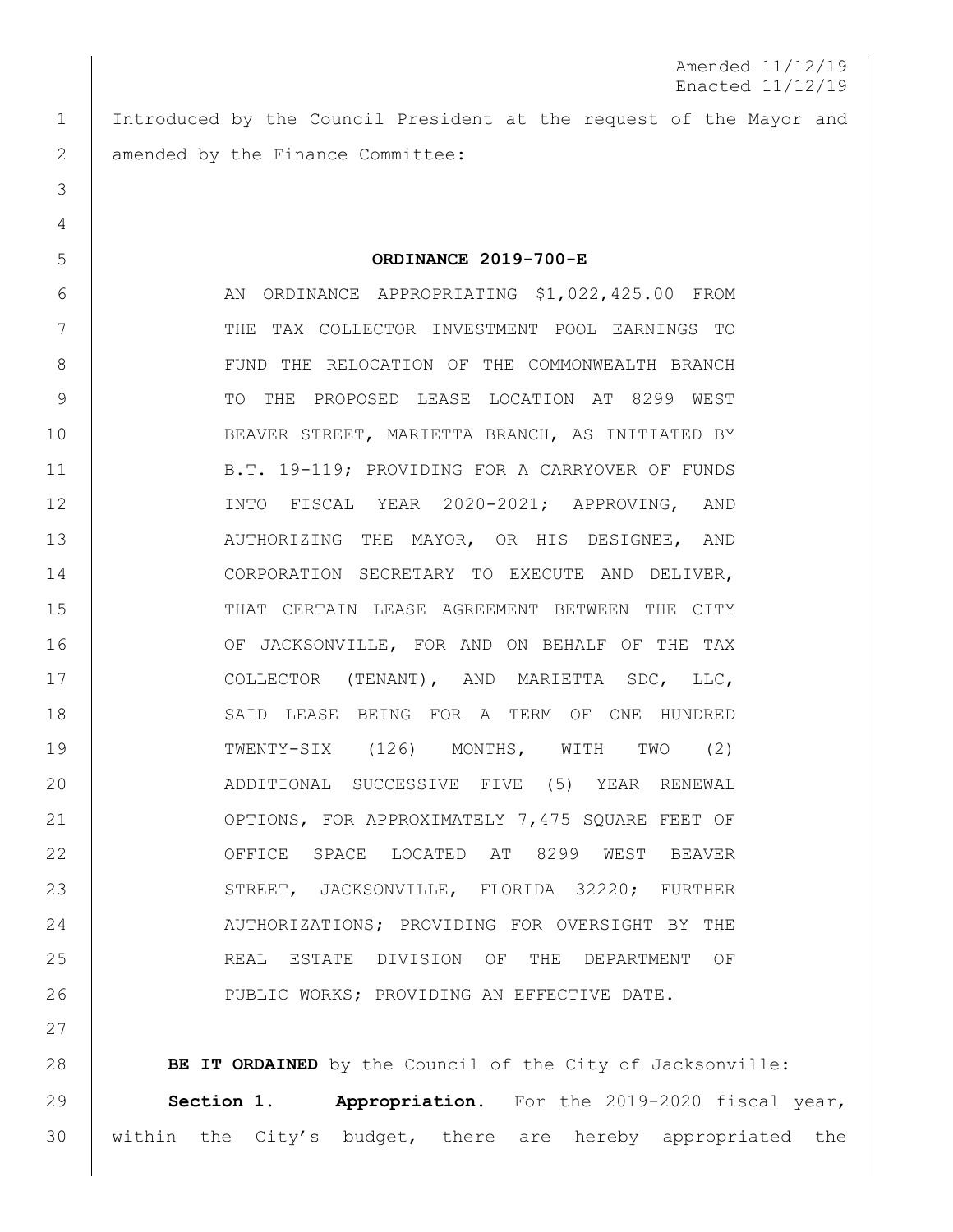Amended 11/12/19

1 | indicated sum(s) from the account(s) listed in subsection (a) to the 2 account(s) listed in subsection (b):

3 (B.T. 19-119 attached hereto as **Exhibit 1** and incorporated herein by 4 this reference)

5 (a) Appropriated from: 6 See B.T. 19-119  $$1,022,425.00$ 

7 (b) Appropriated to: 8 | See attached B.T. 19-119 \$1,022,425.00

9 (c) **Explanation of Appropriation.** The funding above is an 10 **appropriation of funds from the Tax Collector Investment** 11 | Pool Earnings Account for the cost of the relocation of 12 | the Commonwealth Branch to the proposed lease location at 13 8299 West Beaver Street, Marietta Branch. The total cost 14 of this lease will be \$0.00 for six months of rent (April 15 through September 2020). The funds will be used for 16 buildout, relocation expenses, and office 17 furniture/equipment.

18 **Section 2. Carryover.** The funds appropriated in 19 Section 1 of this ordinance shall not lapse but shall carryover into 20 fiscal year 2020-2021.

21 **Section 3**. **Purpose.** The purpose of the appropriation 22 above is to fund the relocation of the Commonwealth Branch to the 23 proposed lease location at 8299 West Beaver Street, Marietta Branch.

 **Section 4. Lease agreement approved and execution authorized.** There is hereby approved, and the Mayor, or his designee, and Corporation Secretary are hereby authorized to execute 27 and deliver, that certain Lease Agreement, which shall contain the appropriate indemnity and insurance provisions as approved by the Risk Management Division and incorporated herein by this reference, between the City of Jacksonville, for and on behalf of the Tax Collector (Tenant), and Marietta SDC, LLC (Landlord), in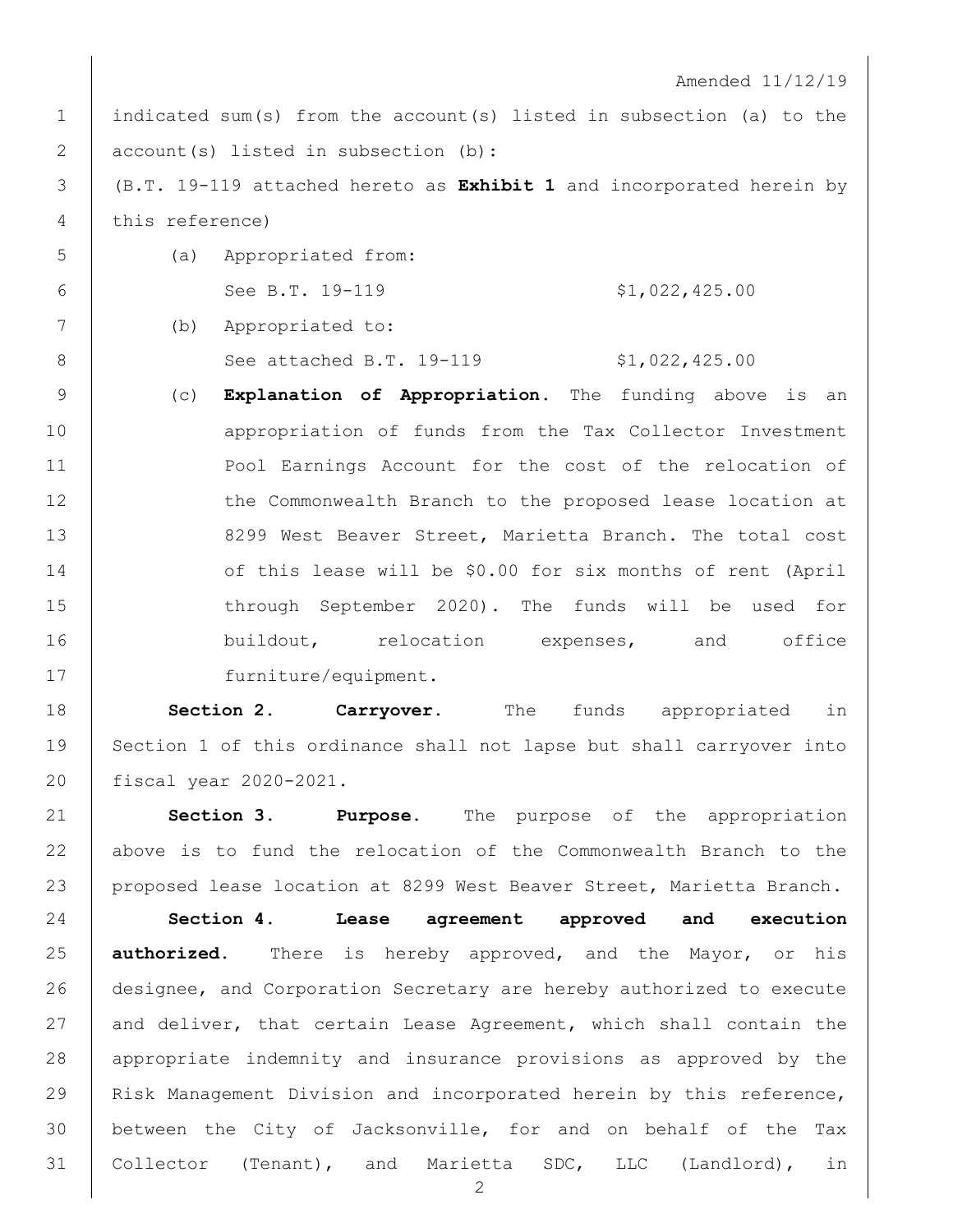## Amended 11/12/19

1 substantially the same form placed **Revised On File** with the Office 2 of Legislative Services (the "Lease"). Said lease is for a term of 3 one hundred twenty-six (126) months, with two successive five (5) 4 year renewal options, for approximately 7,475 square feet of office 5 | space located at 8299 West Beaver Street, Florida 32220. 6 Additionally, the Mayor, or his designee, and Corporation Secretary 7 are hereby authorized to execute and deliver any Lease renewals.

8 **Section 5. Technical Amendments and Construction**  9 **Extension.** The Mayor, or his designee, and Corporation Secretary 10 are hereby authorized to execute and deliver technical amendments to 11 the Lease without further Council action, provided such amendments 12 are limited to "technical amendments" and do not change the 13 financial obligations between the parties and, further provided, 14 | that all such technical amendments shall be subject to appropriate 15 legal review and approval by the General Counsel, or his designee, 16 and all other appropriate official action required by law. The term 17 "technical amendments" as used in this section shall include, but 18 not be limited to, changes in legal descriptions and surveys, 19 performance schedules (subject to the limitation herein) and scope 20 of performance, design standards, and site plan, which have no 21 | financial impact to the City. The Real Estate Officer, as contract 22 administrator, is authorized to extend the Landlord construction 23 | obligations in the Lease by an additional three (3) months.

24 **Section 6. Oversight.** The Real Estate Division of the 25 Public Works Department shall oversee the project described herein.

26 **Section 7. Effective Date.** This ordinance shall become 27 effective upon signature by the Mayor or upon becoming effective 28 | without the Mayor's signature.

29 30 31

3